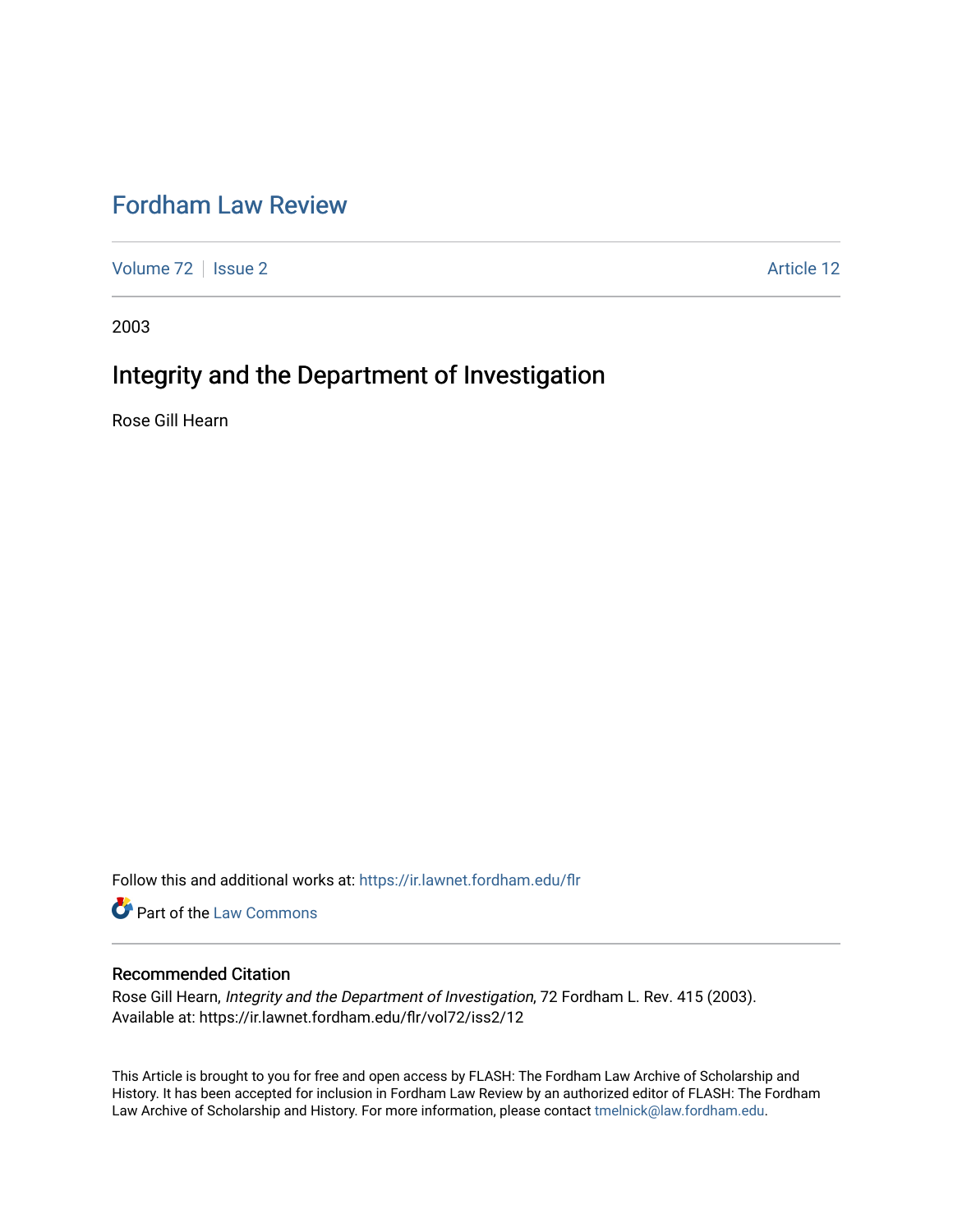### **INTEGRITY AND THE DEPARTMENT OF INVESTIGATION**

#### *Rose Gill Hearn\**

I am so delighted to be here with Dean Feerick. I don't know that I can bring any wisdom to him but I certainly always learn from him whenever I am with him. I am here to speak about the Department of Investigation, which plays a significant role in the maintenance of integrity in New York City's government.

#### **I.** BACKGROUND OF THE DEPARTMENT OF INVESTIGATION

The Department of Investigation derives its power from the New York City Charter and various Executive Orders that have been promulgated over the years. DOI, as it is known by its friends and foes alike, has the responsibility for the investigation and elimination of corruption, criminal activities, conflicts of interest, unethical conduct, gross waste or abuse, other misconduct and incompetence by City employees or anyone doing business with the City.

We also conduct background investigations of employees to be appointed to or holding positions of high responsibility within the City government and of vendors or contractors who obtain large-dollaramount contracts from the City. We are the investigative arm of the Conflicts of Interest Board. Present today are Professor Bruce Green, who is a member of the Board and Joan Salzman, who is Counsel to the Board. We collaborate often and successfully with the Board.

There are approximately seventy City agencies and roughly 400,000 City employees; these are rough numbers because they are hard to tabulate accurately. The New York City government is the secondlargest government in the country, second only to the federal government.

DOI plays a unique and delicate role in City government, in that it is part of the City government but also monitors City government. DOI represents a law enforcement presence to those who work within the City's vast bureaucracy and to those who do business with the City. It is a challenging mission and a dynamic concept that we think

<sup>\*</sup> This essay represents a lightly edited and footnoted version of my comments at the Integrity and the Law Symposium at Fordham University School of Law on February 7, 2003. I would like to thank the former and current members of my staff for their assistance in compiling some of this information, including Elizabeth Glazer and David Burke.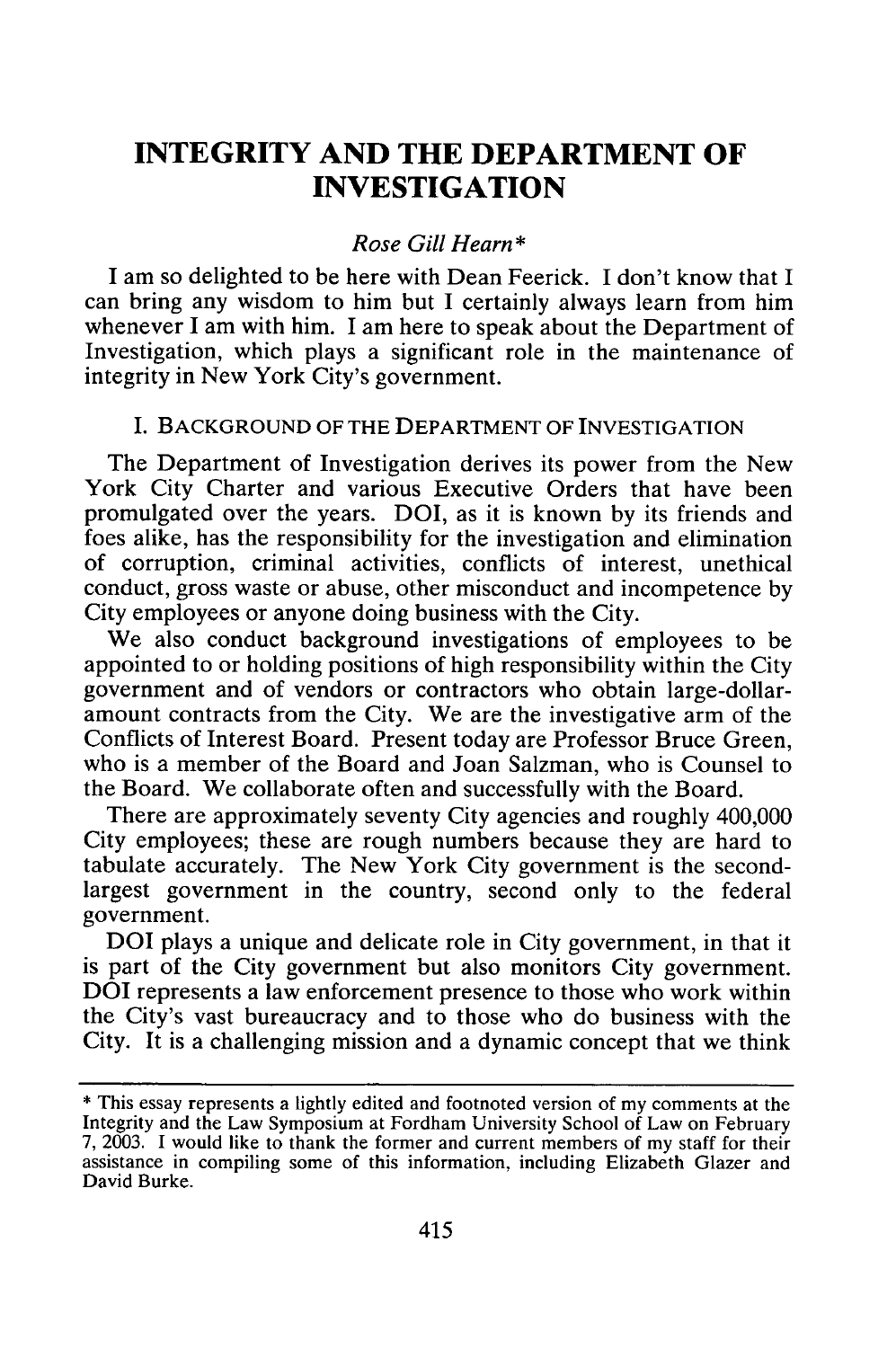is central to an effective democratic society, namely the maintenance of integrity, trust, and fairness.

I know that having DOI as an independent watchdog within City government is unique because we regularly receive officials from foreign countries and other states who come and want to spend one, two, or three days with members of my office to learn exactly how we are set up and the powers and tools that we have to maintain integrity in the City government. These visitors from other nations and cities take back to their venues the concepts on which DOI is based.

#### **II.** THE HISTORY OF THE DEPARTMENT OF **INVESTIGATION**

The origin and history of DOI is very interesting and it explains its mission and purpose. The office is approximately 130 years old. It was created in 1873 by the State Legislature as a result of the enormous scandals that took place during the term of Abraham Oakley Hall, the seventy-ninth mayor of the City of New York.' These scandals involved millions of dollars pouring into corrupt hands from extortion and swindles involving every conceivable public and private project going on at that time.

In 1871, the *New York Times* estimated that in three years more than \$200 million had been stolen or extorted in the City government.2 The most corrupt hands belonged to four people: (1) Mayor Hall; (2) the Comptroller, described in the paper as being "without an honest instinct in his nature"; (3) the Chamberlain, now known as the Commissioner of Finance; and (4) William "Boss" Tweed, the notorious political leader who was also the Commissioner of the Department of Public Works.3

Mayor Hall was tried, pleaded ignorance, and, after three hung juries, was not convicted. He happily completed his term in office.<sup>4</sup> The Comptroller escaped to France with \$6 million, forfeiting an additional \$1 million in bail money.<sup>5</sup> The Chamberlain fled to Canada, later returning and paying a settlement of \$400,000.6 Tweed, though charged in 1871, continued in office until he was convicted at his second trial on 204 counts, for which he received twelve years in jail.<sup>7</sup> After serving one year, he was released following a successful appeal.8 Jailed again on civil fraud charges in 1875, Tweed was

2. *Id.*

3. *Id.*

*4. Id.*

*5. Id.*

*6. Id.*

7. *Id.*

8. *Id.*

<sup>1.</sup> Richard R. Winslow & David W. Burke, Rascals, Rouges, & Heroes: A History of the New York City Department of Investigation; 1873 to 1993, at 1 (1993) (unpublished manuscript, on file with the Fordham Law Review).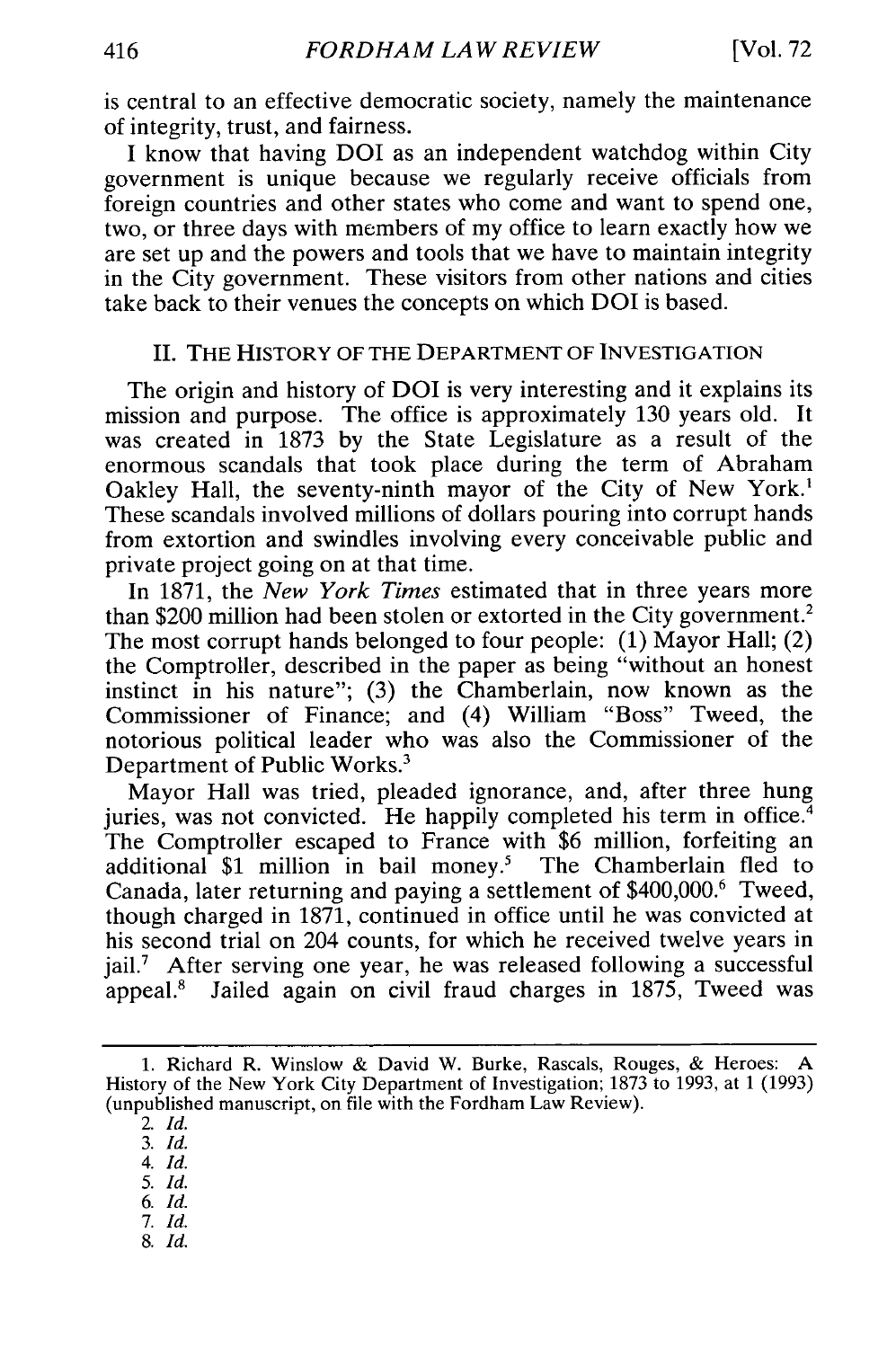allowed to go home every day for lunch.<sup>9</sup> Then, one day in December 1875, he skipped lunch and instead escaped to Cuba, then later to Spain!<sup>10</sup> A year later, he was deported back to New York, where he died in prison owing an \$8 million civil judgment.<sup>11</sup>

In 1884, after a heated debate, the State Legislature gave the Department of Investigation, then known as the Department of Accounts, the power to issue subpoenas and take testimony under oath.<sup>12</sup> The power to subpoena, previously granted only to legislative commissions, enormously increased the Department's ability to probe all phases of municipal government and its administration.

#### III. THE DEPARTMENT TODAY

The DOI Commissioner is appointed by the Mayor. The DOI Commissioner's relationship to the Mayor has always been the subject of varying opinions and some scrutiny. The debate has centered around the concept that an independent, progressive, conscientious fact finder at DOI may be dangerous to the health and survival of political leaders and their associates. And so the need for independence-from the Mayor, his administration, and its agencies-has always been present. That is why the DOI Commissioner is the only Commissioner whose appointment by the Mayor must be approved by the City Council.<sup>13</sup>

That said, DOI fairly and appropriately plays a supportive and helpful role to the Administration by making sure that people working for and dealing with City government act with integrity.

Moreover, realistically, DOI is a part of the Administration. We need resources from the Office of Management and Budget. We need cooperation from every Commissioner and every Deputy Mayor, as well as the backing of the Mayor as we carry out our mission throughout the City.

Returning to the agency's history for a moment, eventually, as time went on, Inspectors General were appointed in most, if not all, City agencies to ensure integrity compliance by serving as internal watchdogs for the agencies. Those "IG"s, as they are called, reported to the heads of their respective agencies.

Following a series of municipal scandals in the 1980s, the effectiveness of an internal IG was called into question. The internal IG—hired and fired by the agency, with the agency knowing his or her every move and docket, setting his or her staff and budget parameters-was found to be an insufficient tool for ferreting out

*<sup>9.</sup> Id.*

<sup>10.</sup> *Id.*

<sup>11.</sup> *Id.*

<sup>12.</sup> *Id.* at 5.

<sup>13.</sup> New York City Charter § 31.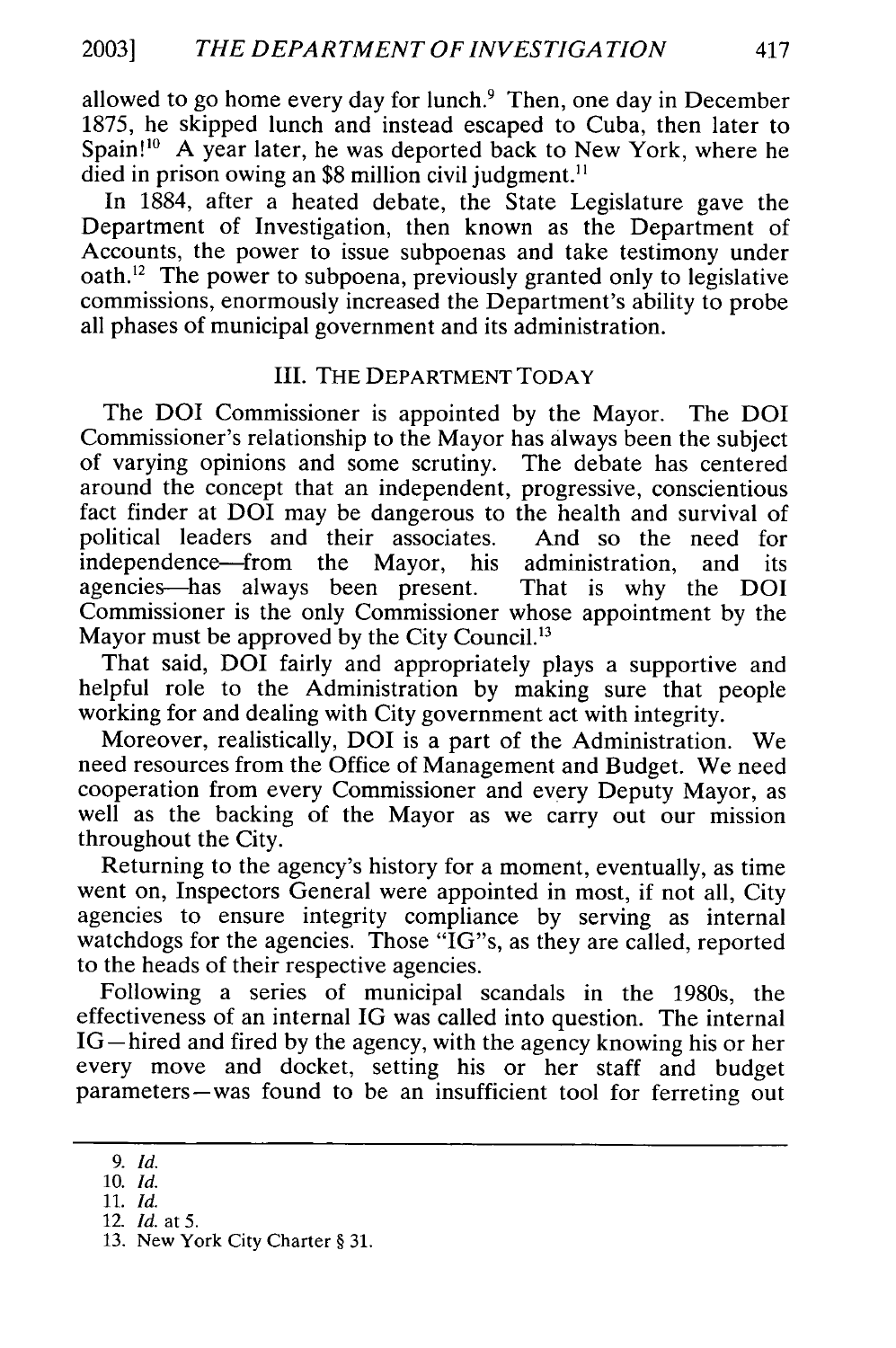corruption. In other words, the IGs lacked the necessary independence from their respective agencies to carry out their mission.

Thus, in 1986, Mayor Koch signed an executive order bringing the City's IG system under  $DOL<sup>14</sup>$  From that point on, all IGs became employees of DOI, reporting only to the DOI Commissioner, fully independent of the agencies they monitor.

From my observations this past year, while this system is clearly preferable to a system of internal IGs, its one disadvantage is that the IGs now must struggle to get in and stay plugged into what is happening inside the agencies, which is obviously key to monitoring agency activities.

The Department of Investigation is also the agency to whom whistleblowers throughout the City must come with knowledge or complaints about corruption. The Whistleblower Law, which is section 12-113 of the Administrative Code, obligates City employees to report corruption.<sup>15</sup> It also protects City employees who make such reports against retaliation by the agency or by the employer.

We have a fairly steady stream of employees who come to us with information. We closely scrutinize these matters and are not permitted to let the agency know the identity of the whistleblower. If an agency takes action against an employee who has reported something to the DOI, we are obligated by law to take up the case against the agency and examine whether the retaliation was based on the whistleblower claim; if so, it is our obligation to direct the agency to reinstate the person or undo the retaliation.

I would like to mention one other important aspect of DOI, which is the Independent Private Sector Inspector General, or IPSIG, program. When a company or a project needs close scrutinymeaning, for example, constant review of books and records or on-site inspections--because the company has been discovered to have an integrity problem, or because the project is so huge or susceptible to corruption hazards that DOI has determined that it needs the kind of constant monitoring for which we do not have resources, DOI in conjunction with the Corporation Counsel's office will appoint an IPSIG to monitor the project in lieu of DOI, although the IPSIG monitor will report exclusively to DOI on a regular basis.

Let me give you an example of a huge project that was monitored by IPSIGs for corruption prevention: Ground Zero. After September 11, 2001, literally hundreds of millions of dollars were poured into the deconstruction and cleanup at Ground Zero, beginning September 12, 2001. The vast amounts of money that were

<sup>14.</sup> Exec. Order No. 105 (Dec. 26, 1986) *amending* Exec. Order No. 16 (July 26, 1978), *available at http://www.nyc.gov/html/doi/html/whistblr-eo16.ntml#eo78.* 

<sup>15.</sup> N.Y.C. Admin. Code § 12-113 (2002).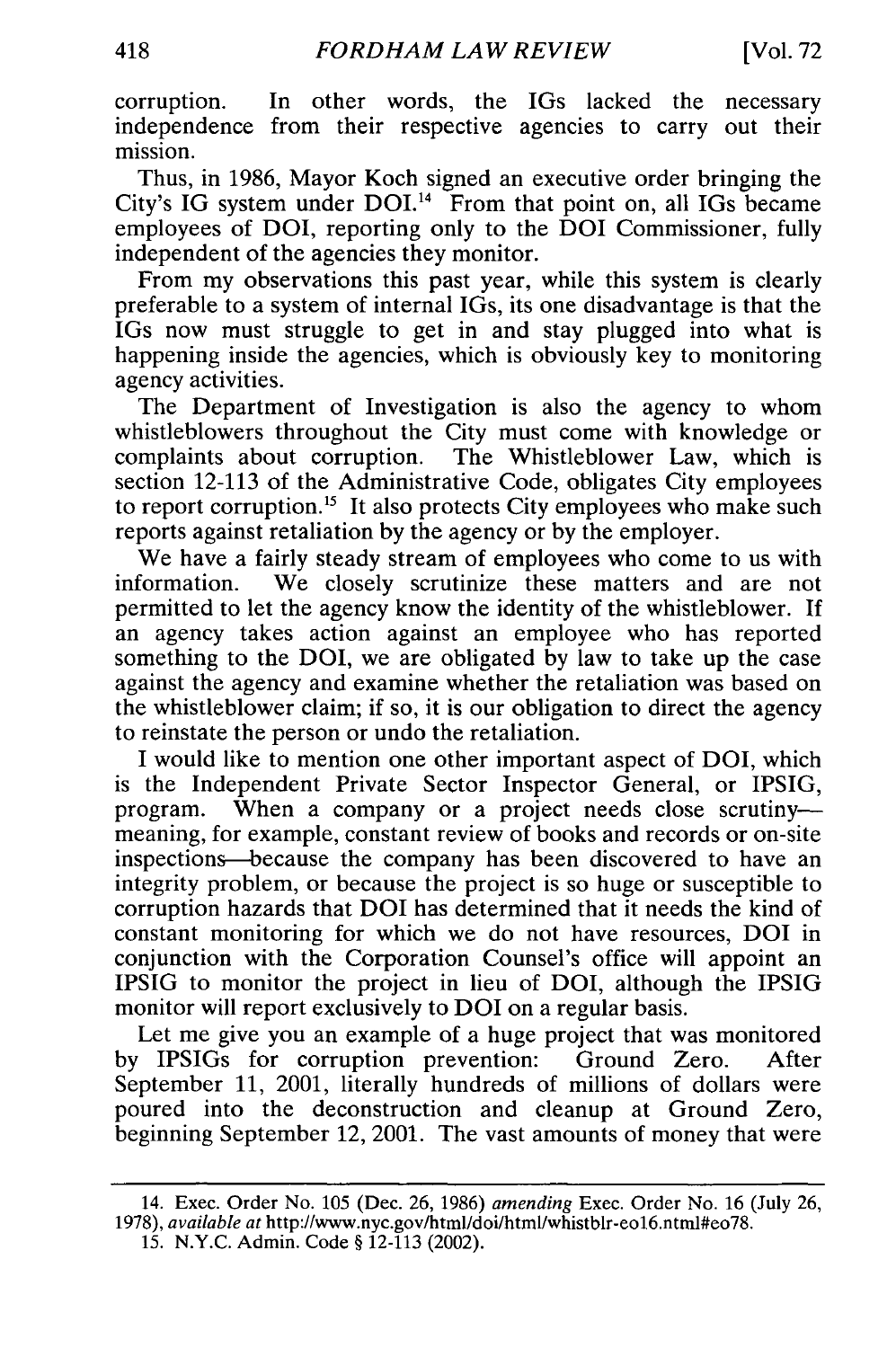going to the contractors with such speed created a situation that we thought called for IPSIG monitors. The Ground Zero site was divided into four sections, and four of the largest construction managers were each given a quarter of the site to clean up. DOI put four IPSIGs in place to monitor the four construction areas, twentyfour hours a day, including weekends, to monitor the activity at the site and serve as deterrents against an infiltration of organized crime activity or corruption.

Who are these IPSIGs? They are specialists of all kinds, including former law enforcement officials, accountants, computer experts, environmental and construction experts.

They are basically "integrity monitors" selected by DOI and Corporation Counsel based on whether they are qualified and experienced to handle the particular project.

Turning back to the main investigative work of DOI, I would like to highlight some of the notable cases DOI has undertaken in the last year, just to bring some of these concepts to life:

**9** In February 2002, we arrested eighteen current and former tax assessors from the Department of Finance. They are the individuals responsible for calculating the assessments on all commercial and residential real property in Manhattan. They were taking bribes in exchange for lowering assessments. The scheme cost the City about \$40 million a year over the last four years alone. All have pled guilty at this point.

**0** In June 2002, we arrested nineteen out of approximately twentyfour plumbing inspectors in the Department of Buildings, who were also taking bribes in exchange for signing off on projects. The plumbing inspectors are responsible for all types of construction inspections, ranging from the big commercial projects, gas line inspections, all the way down to small projects in private homes and apartment buildings.

**e** We also investigated and participated in the prosecution of New York City Councilman Angel Rodriguez from Brooklyn, who was in the running for Speaker of the Council. He and a co-defendant pled guilty to bribery charges and was sentenced to fifty-two months imprisonment. He approached a constituent who wanted to do a real estate project in Brooklyn, and indicated that he would back the constituent's plan in exchange for about \$2.5 million. He demanded it be paid to him in the form of several complex, convoluted-and therefore, I guess he thought, not particularly traceable-real estate transactions. But the constituent came forward and wore a wire for several months, and captured the whole thing on tape.

My office does as much as it can by way of corruption prevention, operational audits, constant meetings with the Commissioners, Deputy Commissioners, and others at the various agencies, to ensure that things are going smoothly. And, of course, we also operate like a